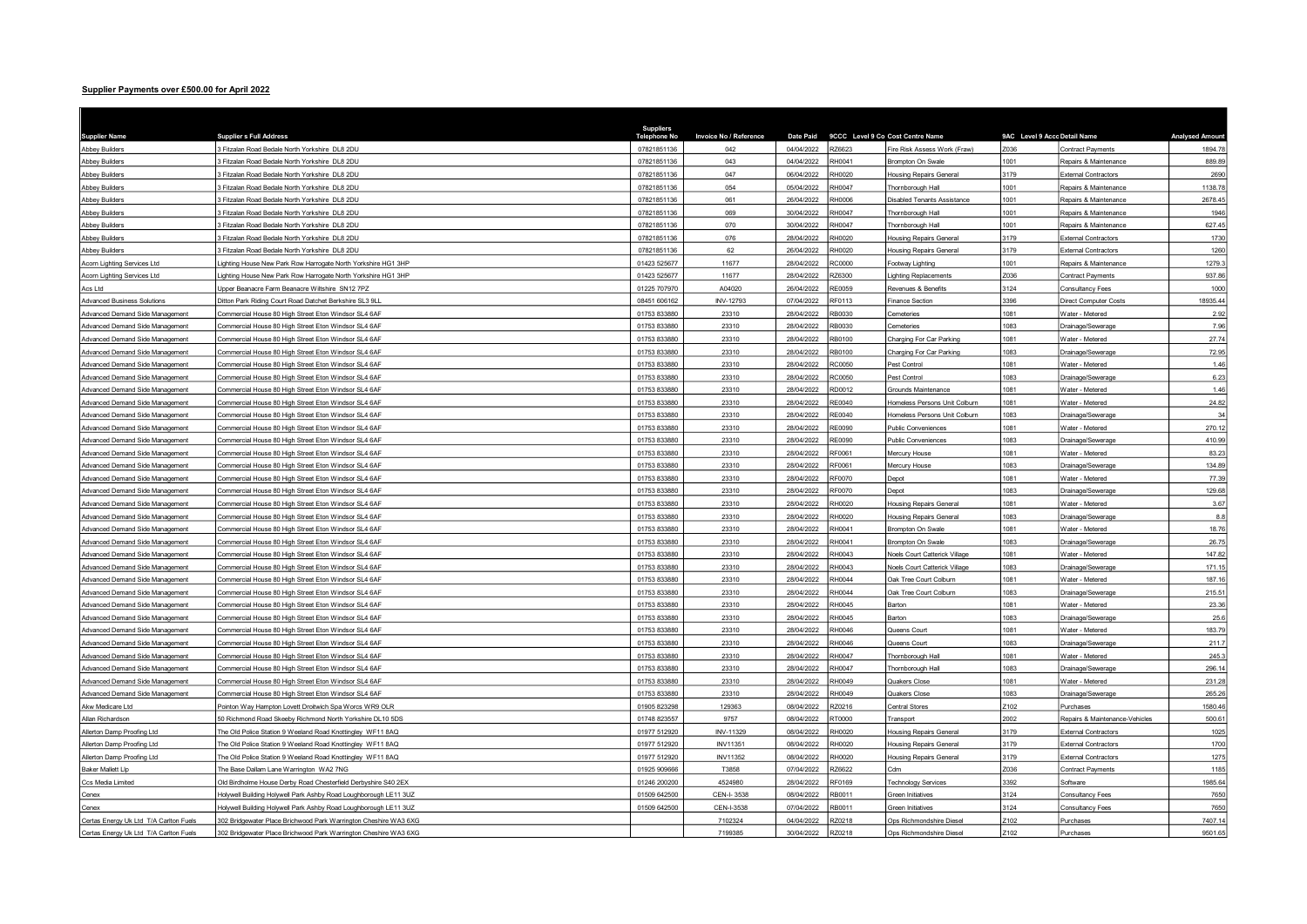| <b>Supplier Name</b>                                                             | <b>Supplier s Full Address</b>                                                                                            | <b>Suppliers</b><br><b>Telephone No</b> | Invoice No / Reference | Date Paid  | 9CCC Level 9 Co Cost Centre Name |                                   | 9AC Level 9 Accc Detail Name |                                           | <b>Analysed Amount</b>                                                                                                                                                                       |
|----------------------------------------------------------------------------------|---------------------------------------------------------------------------------------------------------------------------|-----------------------------------------|------------------------|------------|----------------------------------|-----------------------------------|------------------------------|-------------------------------------------|----------------------------------------------------------------------------------------------------------------------------------------------------------------------------------------------|
| Civica Uk Ltd                                                                    | Castlegate House Castlegate Drive Dudley West Midlands DY1 4TD                                                            | 01384 453400                            | C/PY238562             | 08/04/2022 | RZ6804                           | Service Applications              | 7608                         | Software                                  | 2500                                                                                                                                                                                         |
| Civica Uk Ltd                                                                    | Castlegate House Castlegate Drive Dudley West Midlands DY1 4TD                                                            | 01384 453400                            | C/PY241379             | 26/04/2022 | <b>RZ6804</b>                    | Service Applications              | Z608                         | Software                                  | 9200                                                                                                                                                                                         |
| Civica Uk Ltd                                                                    | Castlegate House Castlegate Drive Dudley West Midlands DY1 4TD                                                            | 01384 453400                            | C/XP240171             | 07/04/2022 | RF0029                           | Ind Electoral Registration        | 3396                         | <b>Direct Computer Costs</b>              | 12120                                                                                                                                                                                        |
| Civica Uk I td                                                                   | Castlegate House Castlegate Drive Dudley West Midlands DY1 4TD                                                            | 01384 453400                            | M/HB100045             | 26/04/2022 | RE0012                           | <b>Housing Enabling</b>           | 3396                         | Direct Computer Costs                     | 9556.33                                                                                                                                                                                      |
| Clb Heritage                                                                     | Clare Booth Darying Cottage North Cowton Northallerton DL7 OHF                                                            | 07725078532                             | 063                    | 07/04/2022 | RB0021                           | Conservation                      | 3177                         | Private Contractors - Contract            | 1150                                                                                                                                                                                         |
| Clb Heritage                                                                     | Clare Booth Darying Cottage North Cowton Northallerton DL7 0HF                                                            | 07725078532                             | 064                    | 07/04/2022 | RB0021                           | Conservation                      | 3177                         | Private Contractors - Contract            | 1864.85                                                                                                                                                                                      |
| Craemer Uk Ltd                                                                   | raemer House Hortonwood 1 Telford Shropshire TF1 7GN                                                                      |                                         | 3042819                | 04/04/2022 | Z6201                            | Waste Management                  | Z036                         | Contract Payments                         | 4980                                                                                                                                                                                         |
| Cromwell Polythene Ltd                                                           | Glentrool Avenue Sherburn In Elmet North Yorkshire LS25 6RE                                                               | 01977 686868                            | INV0124215             | 04/04/2022 | RB0060                           | <b>Street Cleansing</b>           | 3001                         | Equipment Purchase                        | 803.25                                                                                                                                                                                       |
| laisy Corporate Services Trading Ltd                                             | indred House Lindred Road Business Park Nelson Lancashire BB9 5SR                                                         |                                         | 11508246               | 28/04/2022 | B0059                            | Environmental Health Section      | 3305                         | Telephones - Fax Machine                  | 25.7                                                                                                                                                                                         |
| Daisy Corporate Services Trading Ltd                                             | indred House Lindred Road Business Park Nelson Lancashire BB9 5SR                                                         |                                         | 11508246               | 28/04/2022 | RB0089                           | Waste & Street Scene Section      | 3302                         | Telephones - Office                       | 34.62                                                                                                                                                                                        |
| Daisy Corporate Services Trading Ltd                                             | indred House Lindred Road Business Park Nelson Lancashire BB9 5SR                                                         |                                         | 11508246               | 28/04/2022 | RD0010                           | Parks & Open Spaces               | 3312                         | <b>Emergency Telephones</b>               | 39.74                                                                                                                                                                                        |
| Daisy Corporate Services Trading Ltd                                             | indred House Lindred Road Business Park Nelson Lancashire BB9 5SR                                                         |                                         | 11508246               | 28/04/2022 | RE0030                           | Lifeline                          | 3302                         | Telephones - Office                       | 159.89                                                                                                                                                                                       |
| Daisy Corporate Services Trading Ltd                                             | indred House Lindred Road Business Park Nelson Lancashire BB9 5SR                                                         |                                         | 11508246               | 28/04/2022 | RE0030                           | Lifeline                          | 3303                         | Telephones - Private                      | 24.56                                                                                                                                                                                        |
| Daisy Corporate Services Trading Ltd                                             | indred House Lindred Road Business Park Nelson Lancashire BB9 5SR                                                         |                                         | 11508246               | 28/04/2022 | RE0040                           | Homeless Persons Unit Colburn     | 3302                         | Telephones - Office                       | 34.86                                                                                                                                                                                        |
| Daisy Corporate Services Trading Ltd                                             | indred House Lindred Road Business Park Nelson Lancashire BB9 5SR                                                         |                                         | 11508246               | 28/04/2022 | RF0061                           | Mercury House                     | 3302                         | Telephones - Office                       | 48                                                                                                                                                                                           |
| Daisy Corporate Services Trading Ltd                                             | indred House Lindred Road Business Park Nelson Lancashire BB9 5SR                                                         |                                         | 11508246               | 28/04/2022 | RF0070                           | Depot                             | 3308                         | Telephones - Security Alarm               | 32                                                                                                                                                                                           |
| Daisy Corporate Services Trading Ltd                                             | indred House Lindred Road Business Park Nelson Lancashire BB9 5SR                                                         |                                         | 11508246               | 28/04/2022 | H0004                            | Hra Supervision & Management      | 3304                         | Telephones - Coin Bo:                     | 16                                                                                                                                                                                           |
| Daisy Corporate Services Trading Ltd                                             | indred House Lindred Road Business Park Nelson Lancashire BB9 5SR                                                         |                                         | 11508246               | 28/04/2022 | RH0041                           | <b>Brompton On Swale</b>          | 3302                         | Telephones - Office                       | 18.93                                                                                                                                                                                        |
| Daisy Corporate Services Trading Ltd                                             | indred House Lindred Road Business Park Nelson Lancashire BB9 5SR                                                         |                                         | 11508246               | 28/04/2022 | H0044                            | Oak Tree Court Colburn            | 3302                         | Telephones - Office                       | 32                                                                                                                                                                                           |
| Daisy Corporate Services Trading Ltd                                             | indred House Lindred Road Business Park Nelson Lancashire BB9 5SR                                                         |                                         | 11508246               | 28/04/2022 | RH0046                           | Queens Court                      | 3302                         | Telephones - Office                       | 16                                                                                                                                                                                           |
| Daisy Corporate Services Trading Ltd                                             | indred House Lindred Road Business Park Nelson Lancashire BB9 5SR                                                         |                                         | 11508246               | 28/04/2022 | H0046                            | Queens Court                      | 3303                         | Telephones - Private                      | 16                                                                                                                                                                                           |
| Daisy Corporate Services Trading Ltd                                             | indred House Lindred Road Business Park Nelson Lancashire BB9 5SR                                                         |                                         | 11508246               | 28/04/2022 | H0047                            | Thornborough Hall                 | 3302                         | Telephones - Office                       | 34.05                                                                                                                                                                                        |
| Daisy Corporate Services Trading Ltd                                             | indred House Lindred Road Business Park Nelson Lancashire BB9 5SR                                                         |                                         | 11508246               | 28/04/2022 | RH0049                           | Quakers Close                     | 3302                         | Telephones - Office                       | 22.18                                                                                                                                                                                        |
| Darlington Borough Council                                                       | C/O Xentrall Shared Services Po Box 877 Income Team (Ian Craig) Bayheath House TS19 1JA                                   | 01642 528385                            | 4115491                | 26/04/2022 | RB0019                           | Development Management Section    | 3125                         | Medical Fees                              | 180                                                                                                                                                                                          |
| Darlington Borough Council                                                       | C/O Xentrall Shared Services Po Box 877 Income Team ( Ian Craig) Bayheath House TS19 1JA                                  | 01642 528385                            | 4115491                | 26/04/2022 | RB0089                           | Waste & Street Scene Section      | 3125                         | Medical Fees                              | 200                                                                                                                                                                                          |
| Darlington Borough Council                                                       | C/O Xentrall Shared Services Po Box 877 Income Team (Ian Craig) Bayheath House TS19 1JA                                   | 01642 528385                            | 4115491                | 26/04/2022 | RE0008                           | Supported Housing                 | 3125                         | Medical Fees                              | 130                                                                                                                                                                                          |
| Darlington Borough Council                                                       | C/O Xentrall Shared Services Po Box 877 Income Team ( Ian Craig) Bayheath House TS19 1JA                                  | 01642 528385                            | 4115491                | 26/04/2022 | RH0004                           | Hra Supervision & Management      | 3125                         | Medical Fees                              | 80                                                                                                                                                                                           |
| Darlington Borough Council                                                       | C/O Xentrall Shared Services Po Box 877 Income Team (Ian Craig) Bayheath House TS19 1JA                                   | 01642 528385                            | 4115491                | 26/04/2022 | RH0020                           | <b>Housing Repairs General</b>    | 3125                         | Medical Fees                              | 130                                                                                                                                                                                          |
| Darlington Borough Council                                                       | C/O Xentrall Shared Services Po Box 877 Income Team (Ian Craig) Bayheath House TS19 1JA                                   | 01642 528385                            | 4120111                | 28/04/2022 | RB0010                           | Development Management            | 3125                         | Medical Fees                              | 360                                                                                                                                                                                          |
| Darlington Borough Council                                                       | C/O Xentrall Shared Services Po Box 877 Income Team (Ian Craig) Bayheath House TS19 1JA                                   | 01642 52838                             | 4120111                | 28/04/2022 | E0087                            | Senior Management Team            | 3125                         | Medical Fees                              | 180                                                                                                                                                                                          |
| Darlington Borough Council                                                       | C/O Xentrall Shared Services Po Box 877 Income Team ( Ian Craig) Bayheath House TS19 1JA                                  | 01642 528385                            | 4120111                | 28/04/2022 | RF0109                           | <b>Customer Services</b>          | 3125                         | Medical Fees                              | 60                                                                                                                                                                                           |
| Dclg                                                                             | Royal Bank Of Scotland (Part Of Nat West) London Corporate Services, Government Banking 2nd Floor, 280 Bishopsgate London |                                         | RDC - 100104 2021/22   | 28/04/2022 | RZ7301                           | Pooling Receipts                  | Z107                         | Payments                                  | 357644.98                                                                                                                                                                                    |
| Defence Infrastructure Organisation                                              | Ministry Of Defence Dio Rosyth Hilton Road Rosyth KY11 2BL                                                                | 01383 648076                            | 1151132                | 07/04/2022 | RE0015                           | Mod Leaseholds                    | 1061                         | Rents (Expenditure)                       | 954.31                                                                                                                                                                                       |
| Department For Business, Energy &                                                | ndustrial Strategy 1 Victoria Street London SW1H 0ET                                                                      | 020 7215 500                            | LRSGJAN21215           | 28/04/2022 | RA0040                           | Funding                           | 8003                         | Mhclg Grants                              | 423170                                                                                                                                                                                       |
| Diamond Commercial Cleaning                                                      |                                                                                                                           |                                         |                        |            |                                  |                                   |                              |                                           |                                                                                                                                                                                              |
|                                                                                  | Office 7 Technology Court Newton Aycliffe DL5 6DQ                                                                         | 01325 301000                            | 9361                   | 13/04/2022 | RH0046                           | Queens Court                      | 3180                         | Sub-Contractors                           |                                                                                                                                                                                              |
| <b>Diamond Commercial Cleaning</b>                                               | Office 7 Technology Court Newton Aycliffe DL5 6DQ                                                                         | 01325 301000                            | 9361                   | 13/04/2022 | RH0049                           | Quakers Close                     | 3180                         | Sub-Contractors                           |                                                                                                                                                                                              |
| D J Tucker Property Services Ltd                                                 | Jnit 4 Zetland Buildings Longbeck Trading Estate Marske By The Sea Redcar TS11 6HB                                        | 01642 471369                            | 1025                   | 07/04/2022 | RZ6701                           | <b>Disabled Facilities Grants</b> | Z450                         | Capital Grants                            |                                                                                                                                                                                              |
| D J Tucker Property Services Ltd                                                 | Jnit 4 Zetland Buildings Longbeck Trading Estate Marske By The Sea Redcar TS11 6HB                                        | 01642 471369                            | 1028                   | 04/04/2022 | 376701                           | <b>Disabled Facilities Grants</b> | Z450                         | Capital Grants                            |                                                                                                                                                                                              |
| Dowse Of Richmond Ltd                                                            | 32 Quaker Lane Richmond North Yorkshire DL10 4BB                                                                          |                                         | 32113                  | 26/04/2022 | RE0020                           | <b>District Elections</b>         | 3179                         | <b>External Contractors</b>               |                                                                                                                                                                                              |
| astern Shires Purchasing Organisation                                            | Barnsdale Way Grove Park Enderby Leicester LE19 1ES                                                                       | 0116 265 7884                           | G1204563               | 28/04/2022 | RB0030                           | Cemeteries                        | 1051                         | Gas                                       |                                                                                                                                                                                              |
| Eastern Shires Purchasing Organisation                                           | Barnsdale Way Grove Park Enderby Leicester LE19 1ES                                                                       | 0116 265 7884                           | G1204563               | 28/04/2022 | <b>RE0040</b>                    | Homeless Persons Unit Colburn     | 1051                         | Gas                                       |                                                                                                                                                                                              |
| Eastern Shires Purchasing Organisation                                           | Barnsdale Way Grove Park Enderby Leicester LE19 1ES                                                                       | 0116 265 7884                           | G1204563               | 28/04/2022 | RE0041                           | Homelessness Prevention           | 1051                         | Gas                                       |                                                                                                                                                                                              |
| Eastern Shires Purchasing Organisation                                           | Barnsdale Way Grove Park Enderby Leicester LE19 1ES                                                                       | 0116 265 7884                           | G1204563               | 28/04/2022 | RF0061                           | Mercury House                     | 1051                         | Gas                                       |                                                                                                                                                                                              |
| Eastern Shires Purchasing Organisation                                           | arnsdale Way Grove Park Enderby Leicester LE19 1ES                                                                        | 0116 265 7884                           | G1204563               | 28/04/2022 | F0070                            | Depot                             | 1051                         | Gas                                       |                                                                                                                                                                                              |
| Eastern Shires Purchasing Organisation                                           | Barnsdale Way Grove Park Enderby Leicester LE19 1ES                                                                       | 0116 265 7884                           | G1204563               | 28/04/2022 | RH0041                           | <b>Brompton On Swale</b>          | 1051                         | Gas                                       |                                                                                                                                                                                              |
| Eastern Shires Purchasing Organisation                                           | Barnsdale Way Grove Park Enderby Leicester LE19 1ES                                                                       | 0116 265 7884                           | G1204563               | 28/04/2022 | RH0043                           | Noels Court Catterick Village     | 1051                         | Gas                                       |                                                                                                                                                                                              |
|                                                                                  |                                                                                                                           |                                         |                        | 28/04/2022 | RH0044                           | Oak Tree Court Colburn            | 1051                         | Gas                                       |                                                                                                                                                                                              |
| Eastern Shires Purchasing Organisation<br>Eastern Shires Purchasing Organisation | arnsdale Way Grove Park Enderby Leicester LE19 1ES<br>3arnsdale Way Grove Park Enderby Leicester LE19 1ES                 | 0116 265 7884<br>0116 265 7884          | G1204563<br>G1204563   | 28/04/2022 | RH0046                           | Queens Court                      | 1051                         | Gas                                       |                                                                                                                                                                                              |
| Eastern Shires Purchasing Organisation                                           | 3arnsdale Way Grove Park Enderby Leicester LE19 1ES                                                                       | 0116 265 7884                           | G1204563               | 28/04/2022 | RH0047                           | Thornborough Hall                 | 1051                         | Gas                                       |                                                                                                                                                                                              |
| Ee Limited                                                                       | Po Box 52 Sheffield S98 1DX                                                                                               | 0870 376 8888                           | 01287459190            | 26/04/2022 | RB0010                           | Development Management            | 3307                         | Telephones - Mobile                       |                                                                                                                                                                                              |
| Ee Limited                                                                       | O Box 52 Sheffield S98 1DX                                                                                                | 0870 376 8888                           | 01287459190            | 26/04/2022 | RB0059                           | Environmental Health Section      | 3307                         | Telephones - Mobile                       |                                                                                                                                                                                              |
| Ee Limited                                                                       | O Box 52 Sheffield S98 1DX                                                                                                | 0870 376 8888                           | 01287459190            | 26/04/2022 | 080089                           | <b>Street Cleansing</b>           | 3307                         | Telephones - Mobile                       |                                                                                                                                                                                              |
| Ee Limited                                                                       | O Box 52 Sheffield S98 1DX                                                                                                | 0870 376 888                            | 01287459190            | 26/04/2022 | RB0070                           | Dog Warden Service                | 3307                         | Telephones - Mobile                       |                                                                                                                                                                                              |
| Ee Limited                                                                       | Po Box 52 Sheffield S98 1DX                                                                                               | 0870 376 8888                           | 01287459190            | 26/04/2022 | 0800BF                           | Household Waste Collection        | 3307                         |                                           |                                                                                                                                                                                              |
| Ee Limited                                                                       | O Box 52 Sheffield S98 1DX                                                                                                | 0870 376 888                            | 01287459190            | 26/04/2022 | <b>B0089</b>                     | Waste & Street Scene Section      | 3307                         | Telephones - Mobile<br>Telephones - Mobil |                                                                                                                                                                                              |
| Ee Limited                                                                       | Po Box 52 Sheffield S98 1DX                                                                                               | 0870 376 8888                           | 01287459190            | 26/04/2022 | RC0050                           | Pest Control                      | 3307                         | Telephones - Mobile                       | 530<br>530<br>700<br>4679<br>1080<br>71.62<br>74.51<br>179.51<br>682.44<br>625.25<br>61.98<br>538.02<br>789.12<br>850.27<br>625.01<br>167<br>134.76<br>16.5<br>12.42<br>78.25<br>36<br>26.75 |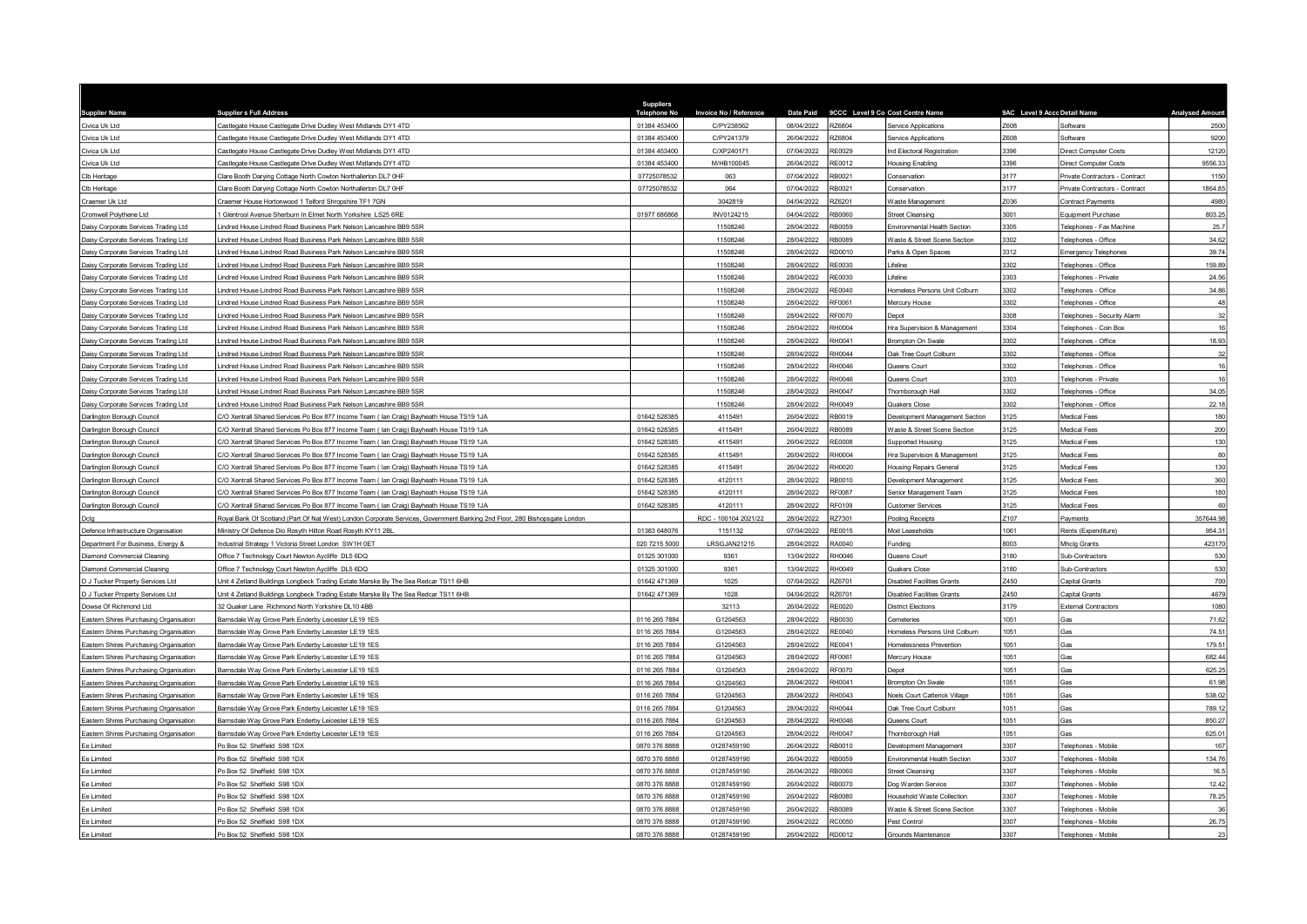|                                           |                                                                                       | Suppliers           |                        |                  |               |                                   |                              |                            |                        |
|-------------------------------------------|---------------------------------------------------------------------------------------|---------------------|------------------------|------------------|---------------|-----------------------------------|------------------------------|----------------------------|------------------------|
| <b>Supplier Name</b>                      | <b>Supplier s Full Address</b>                                                        | <b>Telephone No</b> | Invoice No / Reference | <b>Date Paid</b> |               | 9CCC Level 9 Co Cost Centre Name  | 9AC Level 9 Accc Detail Name |                            | <b>Analysed Amount</b> |
| Ee Limited                                | Po Box 52 Sheffield S98 1DX                                                           | 0870 376 8888       | 01287459190            | 26/04/2022       | <b>RE0008</b> | Supported Housing                 | 3307                         | Felephones - Mobile        | 24                     |
| Ee Limited                                | o Box 52 Sheffield S98 1DX                                                            | 0870 376 8888       | 01287459190            | 26/04/2022       | RE0030        | ifeline                           | 3307                         | Telephones - Mobile        | 100.75                 |
| Ee Limited                                | o Box 52 Sheffield S98 1DX                                                            | 0870 376 8888       | 01287459190            | 26/04/2022       | E0041         | Homelessness Prevention           | 3307                         | <b>Felephones - Mobile</b> | 111.6                  |
| Ee Limited                                | O Box 52 Sheffield S98 1DX                                                            | 0870 376 8888       | 01287459190            | 26/04/2022       | RE0059        | Revenues & Benefits               | 3307                         | Telephones - Mobile        | 22                     |
| Ee Limited                                | o Box 52 Sheffield S98 1DX                                                            | 0870 376 8888       | 01287459190            | 26/04/2022       | E0059         | Revenues & Benefits               | 3315                         | Mobile Devices             | 28                     |
| Ee Limited                                | O Box 52 Sheffield S98 1DX                                                            | 0870 376 8888       | 01287459190            | 26/04/2022       | RF0029        | Democratic Services               | 3307                         | Telephones - Mobile        | 12                     |
| Ee Limited                                | o Box 52 Sheffield S98 1DX                                                            | 0870 376 8888       | 01287459190            | 26/04/2022       | F0061         | Mercury House                     | 3307                         | Telephones - Mobile        | 12                     |
| Ee Limited                                | O Box 52 Sheffield S98 1DX                                                            | 0870 376 8888       | 01287459190            | 26/04/2022       | RF0087        | Senior Management Team            | 3307                         | Telephones - Mobile        | 54                     |
| Ee Limited                                | o Box 52 Sheffield S98 1DX                                                            | 0870 376 888        | 01287459190            | 26/04/2022       | RF0169        | <b>Technology Services</b>        | 3307                         | Felephones - Mobile        | 40                     |
| Ee Limited                                | O Box 52 Sheffield S98 1DX                                                            | 0870 376 8888       | 01287459190            | 26/04/2022       | RF0194        | <b>Business &amp; Community</b>   | 3307                         | Telephones - Mobile        | 14.75                  |
| Ee Limited                                | O Box 52 Sheffield S98 1DX                                                            | 0870 376 888        | 01287459190            | 26/04/2022       | H0004         | Hra Supervision & Management      | 3307                         | Telephones - Mobile        | 110.75                 |
| Ee Limited                                | Po Box 52 Sheffield S98 1DX                                                           | 0870 376 8888       | 01287459190            | 26/04/2022       | RH0024        | <b>Building Maintenance</b>       | 3307                         | Telephones - Mobile        | 301.27                 |
| Ee Limited                                | O Box 52 Sheffield S98 1DX                                                            | 0870 376 8888       | 01287459190            | 26/04/2022       | RH0029        | Maintenance & Improvement         | 3307                         | Telephones - Mobile        | 28.5                   |
| Ee Limited                                | Po Box 52 Sheffield S98 1DX                                                           | 0870 376 8888       | 01287459190            | 26/04/2022       | RH0041        | <b>Brompton On Swale</b>          | 3307                         | Telephones - Mobile        | 2.75                   |
| Ee Limited                                | O Box 52 Sheffield S98 1DX                                                            | 0870 376 8888       | 01287459190            | 26/04/2022       | RH0043        | Noels Court Catterick Village     | 3307                         | Telephones - Mobile        | 2.75                   |
| Ee Limited                                | Po Box 52 Sheffield S98 1DX                                                           | 0870 376 8888       | 01287459190            | 26/04/2022       | RH0044        | Oak Tree Court Colburn            | 3307                         | Telephones - Mobile        | 2.75                   |
| Ee Limited                                | Po Box 52 Sheffield S98 1DX                                                           | 0870 376 8888       | 01287459190            | 26/04/2022       | H0045         | Barton                            | 3307                         | Telephones - Mobile        | 2.75                   |
| Ee Limited                                | Po Box 52 Sheffield S98 1DX                                                           | 0870 376 8888       | 01287459190            | 26/04/2022       | RH0046        | Queens Court                      | 3307                         | Telephones - Mobile        | 2.75                   |
| Ee Limited                                | Po Box 52 Sheffield S98 1DX                                                           | 0870 376 8888       | 01287459190            | 26/04/2022       | RH0047        | Thornborough Hall                 | 3307                         | Telephones - Mobile        | 2.75                   |
| Fe I imited                               | Po Box 52 Sheffield S98 1DX                                                           | 0870 376 8888       | 01287459190            | 26/04/2022       | RH0050        | St Agathas                        | 3307                         | Telephones - Mobile        | 2.75                   |
| Ee Limited                                | On Box 52 Sheffield S98 1DX                                                           | 0870 376 8888       | 01287459190            | 26/04/2022       | 000019        | Transport                         | 3396                         | Direct Computer Costs      | 84                     |
| Ee Limited                                | o Box 52 Sheffield S98 1DX                                                            | 0870 376 8888       | 01287459190            | 26/04/2022       | <b>226701</b> | <b>Disabled Facilities Grants</b> | Z036                         | Contract Payments          | 64                     |
| Fe I imited                               | Po Box 52 Sheffield S98 1DX                                                           | 0870 376 8888       | 960648456              | 04/04/2022       | RH0041        | <b>Brompton On Swale</b>          | 3307                         | Telephones - Mobile        | 1060                   |
| Ee Limited                                | O Box 52 Sheffield S98 1DX                                                            | 0870 376 8888       | 960666642              | 28/04/2022       | RH0041        | Brompton On Swale                 | 3307                         | Telephones - Mobile        | 1060                   |
| Ee Limited                                | O Box 52 Sheffield S98 1DX                                                            | 0870 376 8888       | 960666643              | 28/04/2022       | RB0010        | Development Management            | 3307                         | Telephones - Mobile        | 1060                   |
| Elmtree Press Ltd                         | 32 Emgate Bedale North Yorkshire DL8 1AL                                              | 01677 427334        | 1591                   | 28/04/2022       | 377505        | Town Team Funding                 | Z108                         | Receipts                   | 1132                   |
| F B Building Contractors Ltd              | B House Northgate Guisborough Redcar & Cleveland TS14 6JU                             | 01287 652240        | 100143                 | 13/04/2022       | R76603        | Adaptations                       | Z036                         | Contract Payments          | 6520                   |
| F B Building Contractors Ltd              | B House Northgate Guisborough Redcar & Cleveland TS14 6JU                             | 01287 652240        | 100144                 | 13/04/2022       | RZ6603        | Adaptations                       | Z036                         | <b>Contract Payments</b>   | 5780                   |
| F B Building Contractors Ltd              | B House Northgate Guisborough Redcar & Cleveland TS14 6JU                             | 01287 652240        | 100145                 | 04/04/2022       | <b>226701</b> | <b>Disabled Facilities Grants</b> | Z450                         | Capital Grants             | 5320                   |
| Full Stop Fitness                         | Ryan Rutherford 7 Birch Close Scotton Catterick Garrison DL9 3RG                      | 07964372625         | FSF0042                | 07/04/2022       | <b>D0001</b>  | Healthy Horizons                  | 3124                         | Consultancy Fees           | 1272                   |
| <b>G2 Recruitment Solutions</b>           | Ind Floor Holborn Hall 100 Grays Inn Road London WC1X 8AL                             | 01179689000         | 100063                 | 28/04/2022       | RB0019        | Development Management Section    | 0007                         | Agency & Contracted Staff  | 2870.66                |
| <b>G2 Recruitment Solutions</b>           | Ind Floor Holborn Hall 100 Grays Inn Road London WC1X 8AL                             | 01179689000         | 98032                  | 07/04/2022       | RE0041        | Homelessness Prevention           | 0007                         | Agency & Contracted Staff  | 1368.5                 |
| <b>G2 Recruitment Solutions</b>           | Ind Floor Holborn Hall 100 Grays Inn Road London WC1X 8AL                             | 01179689000         | 98033                  | 07/04/2022       | RE0041        | Homelessness Prevention           | 0007                         | Agency & Contracted Staff  | 1312                   |
| <b>G2 Recruitment Solutions</b>           | nd Floor Holborn Hall 100 Grays Inn Road London WC1X 8AL                              | 01179689000         | 98489                  | 07/04/2022       | B0059         | Environmental Health Section      | 0007                         | Agency & Contracted Staff  | 750.15                 |
| <b>G2 Recruitment Solutions</b>           | 2nd Floor Holborn Hall 100 Grays Inn Road London WC1X 8AL                             | 01179689000         | 98490                  | 07/04/2022       | RE0041        | Homelessness Prevention           | 0007                         | Agency & Contracted Staff  | 1312                   |
| <b>G2 Recruitment Solutions</b>           | Ind Floor Holborn Hall 100 Grays Inn Road London WC1X 8AL                             | 01179689000         | 98491                  | 08/04/2022       | RB0019        | Development Management Section    | 0007                         | Agency & Contracted Staff  | 1882.4                 |
| <b>G2 Recruitment Solutions</b>           | 2nd Floor Holborn Hall 100 Grays Inn Road London WC1X 8AL                             | 01179689000         | 98934                  | 08/04/2022       | RB0059        | Environmental Health Section      | 0007                         | Agency & Contracted Staff  | 1826.55                |
| <b>G2 Recruitment Solutions</b>           | Ind Floor Holborn Hall 100 Grays Inn Road London WC1X 8AL                             | 01179689000         | 98935                  | 08/04/2022       | RE0041        | Homelessness Prevention           | 0007                         | Agency & Contracted Staff  | 1304                   |
| <b>G2 Recruitment Solutions</b>           | 2nd Floor Holborn Hall 100 Grays Inn Road London WC1X 8AL                             | 01179689000         | 99327                  | 30/04/2022       | RE0041        | Homelessness Prevention           | 0007                         | Agency & Contracted Staff  | 1301.44                |
| <b>G2 Recruitment Solutions</b>           | Ind Floor Holborn Hall 100 Grays Inn Road London WC1X 8AL                             | 01179689000         | 99672                  | 30/04/2022       | RE0041        | Homelessness Prevention           | 0007                         | Agency & Contracted Staff  | 1056                   |
| Granicus                                  | 408 St Peter Street Suite 600 Saint Paul Mn55102 USA                                  | 0207 993 5595       | 149429                 | 04/04/2022       | RF0169        | <b>Technology Services</b>        | 3393                         | <b>Web</b>                 | 909                    |
| Granicus                                  | 408 St Peter Street Suite 600 Saint Paul Mn55102 USA                                  | 0207 993 5595       | 150575                 | 26/04/2022       | RF0169        | <b>Technology Services</b>        | 3393                         | Web                        | 909                    |
| Haymarket Media Group                     | Suite 1 Fullers Court 40 Lower Quay Street Gloucester GL1 2LW                         | 02082 674355        | 50212821               | 28/04/2022       | RB0019        | Development Management Section    | 3058                         | Books & Publications       | 2745                   |
| Hays Specialist Recruitment Ltd           | lavs House 40-44 Commbe Road New Malden Surrey KT3 4QF                                |                     | 1012087293             | 04/04/2022       | RF0113        | Finance Section                   | 0007                         | Agency & Contracted Staff  | 826.55                 |
| Hays Specialist Recruitment Ltd           | lavs House 40-44 Commbe Road New Malden Surrey KT3 4QF                                |                     | 1012087953             | 04/04/2022       | RF0087        | Senior Management Team            | 0007                         | Agency & Contracted Staff  | 874.5                  |
| Hays Specialist Recruitment Ltd           | Javs House 40-44 Commbe Road New Malden Surrey KT3 4OF                                |                     | 1012090736             | 04/04/2022       | RF0087        | Senior Management Team            | 0007                         | Agency & Contracted Staff  | 2489.5                 |
| Hays Specialist Recruitment Ltd           | lays House 40-44 Commbe Road New Malden Surrey KT3 4QF                                |                     | 1012106599             | 08/04/2022       | RF0113        | <b>Finance Section</b>            | 0007                         | Agency & Contracted Staff  | 650                    |
| Hays Specialist Recruitment Ltd           | lays House 40-44 Commbe Road New Malden Surrey KT3 4QF                                |                     | 1012107378             | 08/04/2022       | E0087         | Senior Management Team            | 0007                         | Agency & Contracted Staff  | 531.57                 |
| Holiday Inn Darlington - A1 Scotch Corner | a1/A66 Richmond Darlington Co Durham DL10 6NR                                         | 01748 850900        | 38740                  | 08/04/2022       | RE0042        | Bed & Breakfast Accommodation     | 1064                         | B & B Charges              | 610.03                 |
| Holiday Inn Darlington - A1 Scotch Corner | a1/A66 Richmond Darlington Co Durham DL10 6NR                                         | 01748 850900        | 38928                  | 08/04/2022       | RE0042        | Bed & Breakfast Accommodation     | 1064                         | B & B Charges              | 657.78                 |
| Holiday Inn Darlington - A1 Scotch Corner | a1/A66 Richmond Darlington Co Durham DL10 6NR                                         | 01748 850900        | 38957                  | 08/04/2022       | RE0042        | Bed & Breakfast Accommodation     | 1064                         | B & B Charges              | 964.36                 |
| Homesafe Fire Servicing Limited           | Jnit 5 Unicorn Business Park Carrs Industrial Estate Underbank Way Haslingden BB4 5HR | 03334560011         | <b>INV-7713</b>        | 28/04/2022       | RF0040        | Community Planning                | 1001                         | Repairs & Maintenance      | 822.45                 |
| Hsl Compliance Ltd                        | Alton House Alton Business Park Alton Road Ross On Wye HR9 5BF                        | 0845 604 6729       | 0000105170             | 13/04/2022       | RB0030        | Cemeteries                        | 1001                         | Repairs & Maintenance      | 27.89                  |
| HsI Compliance Ltd                        | Alton House Alton Business Park Alton Road Ross On Wye HR9 5BF                        | 0845 604 6729       | 0000105170             | 13/04/2022       | RC0050        | Pest Control                      | 1001                         | Repairs & Maintenance      | 27.89                  |
| Hsl Compliance Ltd                        | Alton House Alton Business Park Alton Road Ross On Wye HR9 5BP                        | 0845 604 6729       | 0000105170             | 13/04/2022       | RE0040        | Homeless Persons Unit Colburn     | 1001                         | Repairs & Maintenance      | 62.78                  |
| Hsl Compliance Ltd                        | Alton House Alton Business Park Alton Road Ross On Wye HR9 5BP                        | 0845 604 6729       | 0000105170             | 13/04/2022       | RE0090        | Public Conveniences               | 1001                         | Repairs & Maintenance      | 421.35                 |
| HsI Compliance Ltd                        | Alton House Alton Business Park Alton Road Ross On Wye HR9 5BP                        | 0845 604 6729       | 0000105170             | 13/04/2022       | RF0070        | Depot                             | 1001                         | Repairs & Maintenance      | 123.96                 |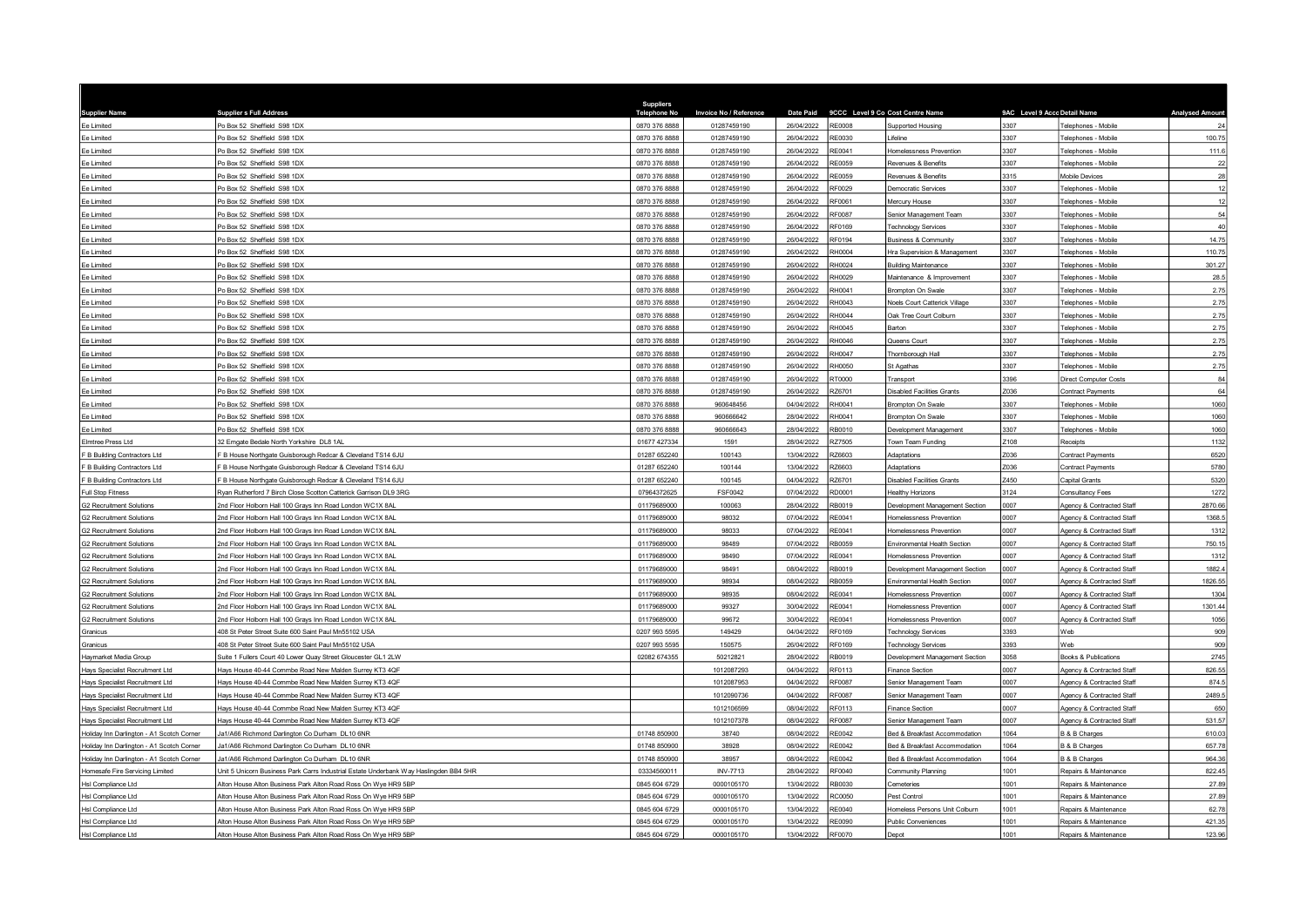| <b>Supplier Name</b>                 | <b>Suppliers Full Address</b>                                                              | Suppliers<br><b>Telephone No</b> | Invoice No / Reference | <b>Date Paid</b>         | 9CCC Level 9 Co Cost Centre Name |                                             | 9AC Level 9 Accc Detail Name |                             | <b>Analysed Amoun</b> |
|--------------------------------------|--------------------------------------------------------------------------------------------|----------------------------------|------------------------|--------------------------|----------------------------------|---------------------------------------------|------------------------------|-----------------------------|-----------------------|
| Hsl Compliance Ltd                   | Alton House Alton Business Park Alton Road Ross On Wye HR9 5BP                             | 0845 604 6729                    | 0000105170             | 13/04/2022               | RH0041                           | <b>Brompton On Swale</b>                    | 1001                         | Repairs & Maintenance       | 27.89                 |
| HsI Compliance Ltd                   | Alton House Alton Business Park Alton Road Ross On Wye HR9 5BP                             | 0845 604 6729                    | 0000105170             | 13/04/2022               | RH0043                           | Noels Court Catterick Village               | 1001                         | Repairs & Maintenance       | 34.89                 |
| HsI Compliance Ltd                   | Alton House Alton Business Park Alton Road Ross On Wye HR9 5BP                             | 0845 604 6729                    | 0000105170             | 13/04/2022               | H0044                            | Oak Tree Court Colburn                      | 1001                         | Repairs & Maintenance       | 34.89                 |
| HsI Compliance Ltd                   | Alton House Alton Business Park Alton Road Ross On Wye HR9 5BP                             | 0845 604 6729                    | 0000105170             | 13/04/2022               | RH0045                           | Barton                                      | 1001                         | Repairs & Maintenance       | 27.89                 |
| HsI Compliance Ltd                   | Alton House Alton Business Park Alton Road Ross On Wye HR9 5BP                             | 0845 604 6729                    | 0000105170             | 13/04/2022               | H0046                            | Queens Court                                | 1001                         | Repairs & Maintenance       | 24.89                 |
| HsI Compliance Ltd                   | Alton House Alton Business Park Alton Road Ross On Wye HR9 5BP                             | 0845 604 6729                    | 0000105170             | 13/04/2022               | RH0047                           | Thornborough Hall                           | 1001                         | Repairs & Maintenance       | 34.89                 |
| HsI Compliance Ltd                   | Alton House Alton Business Park Alton Road Ross On Wye HR9 5BP                             | 0845 604 6729                    | 0000105170             | 13/04/2022               | RH0049                           | Quakers Close                               | 1001                         | Repairs & Maintenance       | 24.89                 |
| Hudson House Ltd                     | Anvil Square Reeth Richmond N Yorks DL11 6TB                                               | 01748 880013                     | HH6266                 | 08/04/2022               | RF0109                           | Customer Services                           | 1061                         | Rents (Expenditure)         | 1964.74               |
| H Mechanical Services Ltd            | Jnit 10c Perry Avenue Teesside Industrial Estate Thornaby TS17 9LN                         | 01642 614641                     | <b>INV-2889</b>        | 06/04/2022               | RF0061                           | Mercury House                               | 1001                         | Repairs & Maintenance       | 1207.7                |
| H Mechanical Services Ltd            | Jnit 10c Perry Avenue Teesside Industrial Estate Thornaby TS17 9LN                         | 01642 614641                     | <b>INV-2889</b>        | 06/04/2022               | RF0070                           | Depot                                       | 1001                         | Repairs & Maintenance       | 115.62                |
| H Mechanical Services Ltd            | Jnit 10c Perry Avenue Teesside Industrial Estate Thornaby TS17 9LN                         | 01642 614641                     | <b>INV-2889</b>        | 06/04/2022               | RH0020                           | <b>Housing Repairs General</b>              | 3179                         | External Contractors        | 838.63                |
| H Mechanical Services Ltd            | Jnit 10c Perry Avenue Teesside Industrial Estate Thornaby TS17 9LN                         | 01642 614641                     | <b>INV-2889</b>        | 06/04/2022               | RH0046                           | Queens Court                                | 1001                         | Repairs & Maintenance       | 1436.43               |
| H Mechanical Services Ltd            | Init 10c Perry Avenue Teesside Industrial Estate Thornaby TS17 9LN                         | 01642 614641                     | <b>INV-2889</b>        | 06/04/2022               | 8H0046                           | Queens Court                                | 3179                         | <b>External Contractors</b> | 710.86                |
| H Mechanical Services Ltd            | Jnit 10c Perry Avenue Teesside Industrial Estate Thornaby TS17 9LN                         | 01642 614641                     | <b>INV-2889</b>        | 06/04/2022               | RH0047                           | Thornborough Hal                            | 1001                         | Repairs & Maintenance       | 966.99                |
| It Atkinson & Sons Ltd.              | Thornton House Cargo Fleet Lane Middlesbrough TS3 8DE                                      | 01642 222444                     | RM/12921527            | 07/04/2022               | RB0060                           | <b>Street Cleansing</b>                     | 3001                         | Equipment Purchase          | 57.5                  |
| It Atkinson & Sons Ltd               | Thornton House Cargo Fleet Lane Middlesbrough TS3 8DE                                      | 01642 222444                     | RM/12921527            | 07/04/2022               | RZ0216                           | Central Stores                              | Z <sub>102</sub>             | Purchases                   | 1329.44               |
|                                      |                                                                                            |                                  |                        |                          |                                  |                                             | 1025                         |                             |                       |
| Kier Services Ltd                    | T/A Kier Services Maintenance East Thorncliffe Hall Newton Chambers Road Sheffield S35 2PH | 0333 005 0499                    | 10283910               | 05/04/2022               | RH0020                           | <b>Housing Repairs General</b>              |                              | Void Repairs                | 23330.05              |
| Kier Services Ltd                    | T/A Kier Services Maintenance East Thorncliffe Hall Newton Chambers Road Sheffield S35 2PH | 0333 005 0499                    | 10284462               | 07/04/2022               | Z6604                            | Rewirina                                    | Z036                         | <b>Contract Payments</b>    | 9478.71               |
| Kier Services Ltd                    | T/A Kier Services Maintenance East Thorncliffe Hall Newton Chambers Road Sheffield S35 2PH | 0333 005 0499                    | 10284462               | 07/04/2022               | R76605                           | New Kitchen                                 | Z036                         | Contract Payments           | 26467.32              |
| Kier Services Ltd                    | T/A Kier Services Maintenance East Thorncliffe Hall Newton Chambers Road Sheffield S35 2PH | 0333 005 0499                    | 10284462               | 07/04/2022               | <b>RZ6621</b>                    | Boiler Replacement                          | Z036                         | Contract Payments           | 39309.72              |
| <b>Kier Services Ltd</b>             | 7A Kier Services Maintenance East Thorncliffe Hall Newton Chambers Road Sheffield S35 2PH  | 0333 005 0499                    | 10284462               | 07/04/2022               | RZ6625                           | Asbestos                                    | Z036                         | Contract Payments           | 540.26                |
| Kier Services Ltd                    | 7A Kier Services Maintenance East Thorncliffe Hall Newton Chambers Road Sheffield S35 2PH  | 0333 005 0499                    | 10284462               | 07/04/2022               | <b>Z6627</b>                     | Preliminaries / Management                  | Z036                         | Contract Payments           | 7450.52               |
| Kier Services Ltd                    | T/A Kier Services Maintenance East Thorncliffe Hall Newton Chambers Road Sheffield S35 2PH | 0333 005 0499                    | 10284462               | 07/04/2022               | RZ6639                           | Mobility Scooter Storage                    | Z036                         | Contract Payments           | 30294.48              |
| <b>Kier Services Ltd</b>             | T/A Kier Services Maintenance East Thorncliffe Hall Newton Chambers Road Sheffield S35 2PH | 0333 005 0499                    | 10284462               | 07/04/2022               | RZ6640                           | Ext Dec & Env Improvements                  | Z036                         | Contract Payments           | 6755.19               |
| Link Treasury Services Limited       | The Registry 34 Beckenham Road Beckenham Kent BR3 4TU                                      | 0203 7285539                     | 60053333               | 08/04/2022               | RF0023                           | <b>Treasury Management</b>                  | 3124                         | Consultancy Fees            | 4750                  |
| Magnet Ltd                           | C/O Nobia Uk Banking & Cashiers Dept Allington Way Business Park Darlington DL1 4XT        | 01325 468624                     | 59283435               | 30/04/2022               | Z0216                            | Central Stores                              | Z102                         | Purchases                   | 833.7                 |
| Meritec Ltd                          | Meritec House Acorn Business Park Skipton North Yorkshire BD23 2UE                         | 01756 797766                     | INV-2185               | 07/04/2022               | RF0169                           | <b>Technology Services</b>                  | 3393                         | Web                         | 5000                  |
| Aetromail Ltd                        | Jnit 6 Fox Cover Enterprise Park Admiralty Way Seaham SR7 7DN                              | 0191 301 1700                    | MMSI120877             | 04/04/2022               | RF0000                           | Council Tax Cost Of Collection              | 3301                         | Postage                     | 6670.34               |
| Metromail Ltd                        | Jnit 6 Fox Cover Enterprise Park Admiralty Way Seaham SR7 7DN                              | 0191 301 1700                    | MMSI120877             | 04/04/2022               | RF0002                           | Nndr Cost Of Collection                     | 3301                         | Postages                    | 868.74                |
| Nec Software Solutions Uk Ltd        | Ist Floor Imex Centre 575-599 Maxted Road Hemel Hempstead Herts HP2 7DX                    | 01442 768445                     | 91460665               | 30/04/2022               | RE0059                           | Revenues & Benefits                         | 3124                         | Consultancy Fees            | 550                   |
| Northern Powergrid                   | Manor House Station Road Houghton Le Spring DH4 7LA                                        |                                  | D120382384             | 28/04/2022               | RZ6300                           | Lighting Replacements                       | Z036                         | Contract Payments           | 3583.84               |
| Northern Powergrid                   | Manor House Station Road Houghton Le Spring DH4 7LA                                        |                                  | DI20382375             | 28/04/2022               | <b>RZ6300</b>                    | Lighting Replacements                       | Z036                         | Contract Payments           | 513.38                |
| Northern Powergrid                   | Manor House Station Road Houghton Le Spring DH4 7LA                                        |                                  | DI20382381             | 28/04/2022               | RZ6300                           | <b>Lighting Replacements</b>                | Z036                         | Contract Payments           | 4962.24               |
| Northern Powergrid                   | Manor House Station Road Houghton Le Spring DH4 7LA                                        |                                  | DI20382382             | 28/04/2022               | RZ6300                           | Lighting Replacements                       | Z036                         | Contract Payments           | 3583.84               |
| Northern Powergrid                   | Manor House Station Road Houghton Le Spring DH4 7LA                                        |                                  | DI20382383             | 28/04/2022               | RZ6300                           | Lighting Replacements                       | Z036                         | Contract Payments           | 5237.92               |
| Northern Powergrid                   | Manor House Station Road Houghton Le Spring DH4 7LA                                        |                                  | DI20382385             | 28/04/2022               | <b>Z6300</b>                     | Lighting Replacements                       | Z036                         | Contract Payments           | 2205.44               |
| Northern Powerarid                   | Manor House Station Road Houghton Le Spring DH4 7LA                                        |                                  | DI20382386             | 28/04/2022               | RZ6300                           | <b>Lighting Replacements</b>                | Z036                         | <b>Contract Payments</b>    | 3859.52               |
| North Yorkshire Conveniences         | Moss Cottage Back Lane Kirby Malzeard Ripon HG4 3SH                                        |                                  | 809                    | 13/04/2022               | RE0090                           | <b>Public Conveniences</b>                  | 1001                         | Repairs & Maintenance       | 750                   |
| North Yorkshire County Council       | Central Financial Services Business Unit County Hall Northallerton DL7 8AL                 |                                  | 220003164              | 08/04/2022               | RF0140                           | Land Charges                                | 3662                         | Payments Nycc               | 1486                  |
| <b>North Yorkshire County Counci</b> | Central Financial Services Business Unit County Hall Northallerton DL7 8AL                 |                                  | 250004153              | 28/04/2022               | <b>B0019</b>                     | Development Management Section              | 0007                         | Agency & Contracted Staff   | 745                   |
| North Yorkshire County Council       | Central Financial Services Business Unit County Hall Northallerton DL7 8AL                 |                                  | 410006792              | 04/04/2022               | RF0028                           | Democratic Representation & Ma              | 3062                         | Reprographics Nycc          | 71.98                 |
| North Yorkshire County Council       | Central Financial Services Business Unit County Hall Northallerton DL7 8AL                 |                                  | 410006792              | 04/04/2022               | RH0004                           | Hra Supervision & Management                | 3062                         | Reprographics Nycc          | 831.67                |
| North Yorkshire County Council       | Central Financial Services Business Unit County Hall Northallerton DL7 8AI                 |                                  | 410006806              | 04/04/2022               | RE0059                           | Revenues & Benefits                         | 3062                         | Reprographics Nyco          | 816.19                |
| North Yorkshire County Council       | Central Financial Services Business Unit County Hall Northallerton DL7 8AL                 |                                  | 410006843              | 30/04/2022               | RF0150                           | earning & Development                       | 0101                         | Corp Training Course Fees   | 744                   |
| North Yorkshire County Council       | Central Financial Services Business Unit County Hall Northallerton DL7 8AL                 |                                  | 410006851              | 21/04/2022               | RF0150                           | earning & Development                       | 0114                         | Technical Training          | 898                   |
| Npower Ltd                           | O Box 8201 Oldbury West Midlands B69 2RH                                                   | 08450 709494                     | 200219480              | 26/04/2022               | RB0100                           | Charging For Car Parking                    | 1052                         | Electricity                 | 134.71                |
| <b>Vpower Ltd</b>                    | Po Box 8201 Oldbury West Midlands B69 2RH                                                  | 08450 709494                     | 200219480              | 26/04/2022               | <b>C0000</b>                     | Footway Lighting                            | 1052                         | Electricity                 | 4677.84               |
| Npower Ltd                           | O Box 8201 Oldbury West Midlands B69 2RH                                                   | 08450 709494                     | 200219480              | 26/04/2022               | CA00H                            | Welfare General                             | 1052                         | Electricity                 | 166.52                |
| Npower Ltd                           | Po Box 8201 Oldbury West Midlands B69 2RH                                                  | 08450 709494                     | 200219480              | 28/04/2022               | RB0030                           | Cemeteries                                  | 1052                         | Electricity                 | 584.19                |
| Npower Ltd                           | Po Box 8201 Oldbury West Midlands B69 2RH                                                  | 08450 709494                     | 200219480              | 28/04/2022               | <b>RC0050</b>                    | Pest Control                                | 1052                         | Electricity                 | 157.06                |
| Npower Ltd                           | Po Box 8201 Oldbury West Midlands B69 2RH                                                  | 08450 709494                     | 200219480              | 28/04/2022               | RD0010                           | Parks & Open Spaces                         | 1052                         | Electricity                 | 16.71                 |
| Npower Ltd                           | Po Box 8201 Oldbury West Midlands B69 2RH                                                  | 08450 709494                     | 200219480              | 28/04/2022               | RE0040                           | Homeless Persons Unit Colburn               | 1052                         | Electricity                 | 178.57                |
| Npower Ltd                           | O Box 8201 Oldbury West Midlands B69 2RH                                                   | 08450 709494                     | 200219480              | 28/04/2022               | RE0090                           | Public Conveniences                         | 1052                         | Electricity                 | 438.53                |
| Noower Ltd                           | Po Box 8201 Oldbury West Midlands B69 2RH                                                  | 08450 709494                     | 200219480              | 28/04/2022               | RF0061                           | Mercury House                               | 1052                         | Electricity                 | 1843.17               |
| Npower Ltd                           | Po Box 8201 Oldbury West Midlands B69 2RH                                                  | 08450 709494                     | 200219480              | 28/04/2022               | E0070                            | Depot                                       | 1052                         | Electricity                 | 1686.97               |
|                                      |                                                                                            | 08450 709494                     | 200219480              |                          | RH0041                           |                                             | 1052                         | Electricity                 | 27.97                 |
| Npower Ltd<br>Npower Ltd             | Po Box 8201 Oldbury West Midlands B69 2RH<br>Po Box 8201 Oldbury West Midlands B69 2RH     | 08450 709494                     | 200219480              | 28/04/2022<br>28/04/2022 | RH0044                           | Brompton On Swale<br>Oak Tree Court Colburn | 1052                         | Electricity                 | 296.31                |
|                                      |                                                                                            |                                  |                        |                          |                                  |                                             |                              |                             |                       |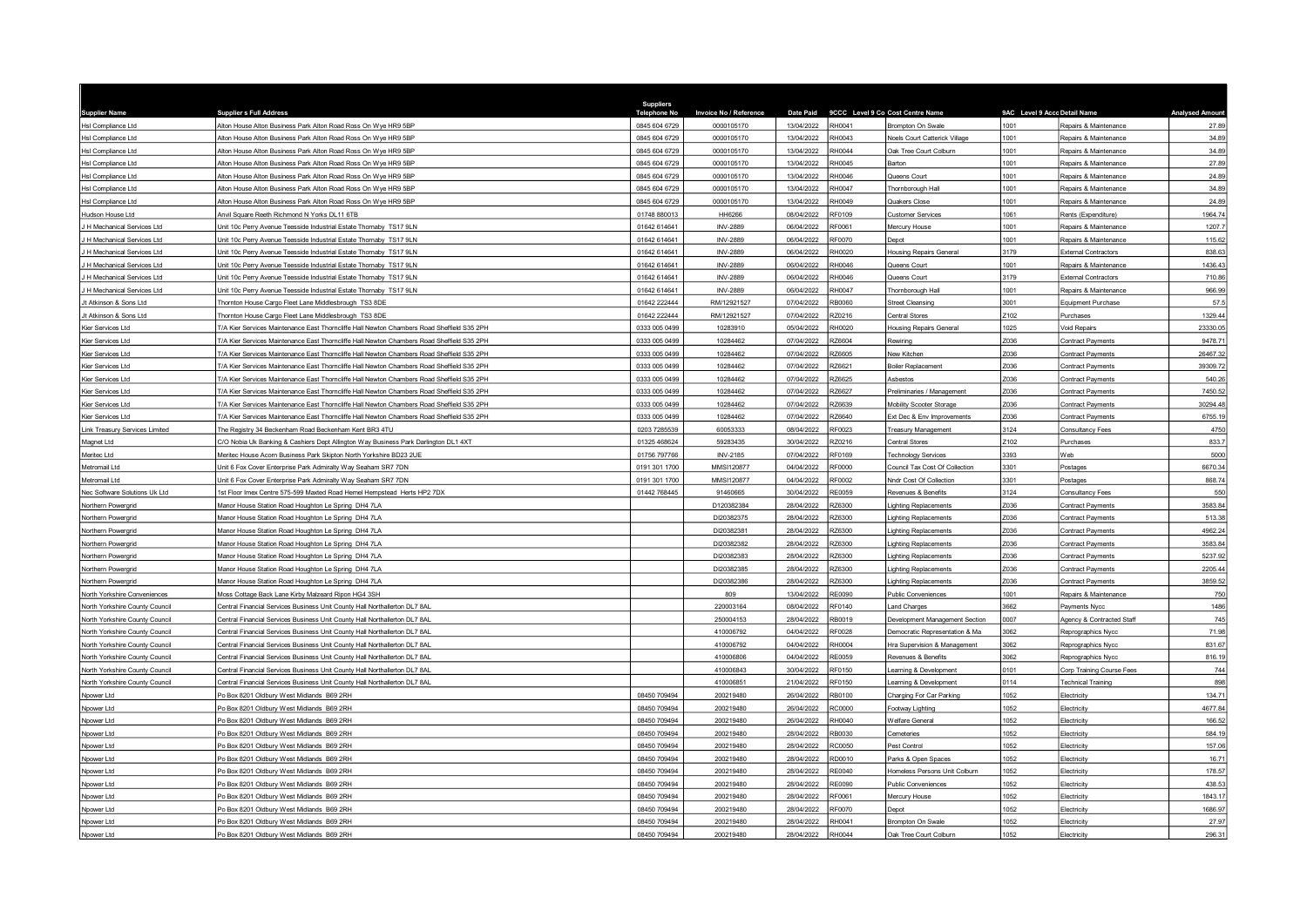| <b>Supplier Name</b>                   | <b>Supplier s Full Address</b>                                                        | <b>Suppliers</b><br><b>Telephone No</b> | Invoice No / Reference | <b>Date Paid</b><br>9CCC Level 9 Co Cost Centre Name |                                     | 9AC Level 9 Accc Detail Name |                           | <b>Analysed Amount</b> |
|----------------------------------------|---------------------------------------------------------------------------------------|-----------------------------------------|------------------------|------------------------------------------------------|-------------------------------------|------------------------------|---------------------------|------------------------|
| Npower Ltd                             | Po Box 8201 Oldbury West Midlands B69 2RH                                             | 08450 709494                            | 200219480              | RH0045<br>28/04/2022                                 | <b>Barton</b>                       | 1052                         | Electricity               | 121.79                 |
| Npower Ltd                             | Po Box 8201 Oldbury West Midlands B69 2RH                                             | 08450 709494                            | 200219480              | 28/04/2022<br>RH0046                                 | Queens Court                        | 1052                         | Electricity               | 440.71                 |
| Npower Ltd                             | O Box 8201 Oldbury West Midlands B69 2RH                                              | 08450 709494                            | 200219480              | 28/04/2022<br>RH0047                                 | Thornborough Hall                   | 1052                         | Electricity               | 522.51                 |
| Npower Ltd                             | Po Box 8201 Oldbury West Midlands B69 2RH                                             | 08450 709494                            | 200219480              | 28/04/2022<br>RH0049                                 | Quakers Close                       | 1052                         | Electricity               | 299.2                  |
| Noower Ltd                             | O Box 8201 Oldbury West Midlands B69 2RH                                              | 08450 709494                            | 200219480              | 28/04/2022<br>RH0051                                 | ighting Of Flats                    | 1052                         | Electricity               | 1475.51                |
| Nycc C/O Yorwaste Ltd                  | Mount View Standard Way Business Park Northallerton North Yorkshire DL6 2YD           | 0845 3008889                            | NYSI226329             | 26/04/2022<br>RB0083                                 | Dry Recycling                       | 3169                         | Gate Fee                  | 12190.19               |
| Nynet Ltd                              | 80 High Street Starbeck Harrogate North Yorkshire HG2 7LW                             | 01423 59821                             | 1419                   | 26/04/2022<br>RF0169                                 | <b>Technology Services</b>          | 3389                         | Communications            | 9895                   |
| O2 Telefonica Uk Limited               | 260 Bath Road Slough Berkshire SL1 4DX                                                | 0113 272 2000                           | <b>MARCH 2022</b>      | 26/04/2022<br>RF0087                                 | Senior Management Team              | 3307                         | Telephones - Mobile       | 48.63                  |
| Permiserve Ltd                         | incent'S Yard 23 Alphabet Mews London SW9 0FN                                         | 020 7582 9579                           | 43353                  | 04/04/2022<br>RB0082                                 | <b>Green Waste</b>                  | 3001                         | Equipment Purchase        | 1936                   |
| Prism Medical Uk                       | Unit 4 Jubilee Business Park Jubilee Way Grange Moor Wakefield West Yorkshire WF4 4TD | 01422 260011                            | 5515800                | 08/04/2022<br>RH0006                                 | Disabled Tenants Assistance         | 1001                         | Repairs & Maintenance     | 2110.87                |
| Professional Development Group         | 7/A Government Events 71-75 Shelton Street Covent Garden London WC2H 9JQ              | 0330 0584 28                            | EF-G6281W              | 11/04/2022<br>RF0150                                 | earning & Development               | 0106                         | <b>Short Courses Fees</b> | 792                    |
| Resource Management Solutions          | Victoria Road Darlington Co Durham DL1 5SJ                                            | 01325 389333                            | 53416                  | 04/04/2022<br>RB0080                                 | Household Waste Collection          | 0007                         | Agency & Contracted Staff | 2134.21                |
| Resource Management Solutions          | Victoria Road Darlington Co Durham DL1 5SJ                                            | 01325 389333                            | 53456                  | 11/04/2022<br>RB0080                                 | <b>Household Waste Collection</b>   | 0007                         | Agency & Contracted Staff | 1959.41                |
| Resource Management Solutions          | 3 Victoria Road Darlington Co Durham DL1 5SJ                                          | 01325 389333                            | 53476                  | 21/04/2022<br>RB0080                                 | <b>Household Waste Collection</b>   | 0007                         | Agency & Contracted Staff | 1421.05                |
| Resource Management Solutions          | Victoria Road Darlington Co Durham DL1 5SJ                                            | 01325 389333                            | 53496                  | 26/04/2022<br>RB0080                                 | Household Waste Collection          | 0007                         | Agency & Contracted Staff | 1346.4                 |
| Rexel                                  | Vewey & Eyre 1120 Europa Boulevard Gemini Retail Park Warrington WA5 7UW              |                                         | 129540                 | 26/04/2022<br>RZ0216                                 | Central Stores                      | Z <sub>102</sub>             | Purchases                 | 1483                   |
| Richmondshire Leisure Trust            | Richmond Swimming Pool Old Station Yard Richmond North Yorkshire DL10 4LD             | 01748 82458                             | <b>RLT3818</b>         | 28/04/2022<br>RD0000                                 | Cultural Services                   | 3532                         | Grants                    | 62000                  |
| Richmondshire Leisure Trust            | Richmond Swimming Pool Old Station Yard Richmond North Yorkshire DL10 4LD             | 01748 824581                            | <b>RLT3819</b>         | 07/04/2022<br>RD0000                                 | <b>Cultural Services</b>            | 3532                         | Grants                    | 15000                  |
| Rider Industrial & Specialist Cleaning | Vindfall House Strawgate Lane Stapleton Darlington Co Durham DL2 2QW                  | 01325 351570                            | <b>RISC4022</b>        | 21/04/2022<br>RH0020                                 | <b>Housing Repairs General</b>      | 1025                         | Void Repairs              | 534.5                  |
| Rider Industrial & Specialist Cleaning | Vindfall House Strawgate Lane Stapleton Darlington Co Durham DL2 2QW                  | 01325 351570                            | <b>RISC4045</b>        | 21/04/2022<br>RH0020                                 | <b>Housing Repairs General</b>      | 3179                         | External Contractors      | 2584                   |
| Royal Mail                             | Payment Processing Centre Rowland Hill House Boythorpe Road Chesterfield S49 1HQ      |                                         | 9064623683             | 07/04/2022<br>RB0001                                 | Street Naming & Numbering           | 3301                         | Postages                  | 0.48                   |
| Royal Mail                             | Payment Processing Centre Rowland Hill House Boythorpe Road Chesterfield S49 1HQ      |                                         | 9064623683             | 07/04/2022<br>RB0019                                 | Development Management Section      | 3301                         | Postages                  | 152.43                 |
| Royal Mail                             | Payment Processing Centre Rowland Hill House Boythorpe Road Chesterfield S49 1HQ      |                                         | 9064623683             | 07/04/2022<br>RB0059                                 | Environmental Health Section        | 3301                         | Postages                  | 139.47                 |
| Royal Mail                             | Payment Processing Centre Rowland Hill House Boythorpe Road Chesterfield S49 1HQ      |                                         | 9064623683             | 07/04/2022<br>RB0089                                 | Waste & Street Scene Section        | 3301                         | Postages                  | 71.04                  |
| Royal Mail                             | Payment Processing Centre Rowland Hill House Boythorpe Road Chesterfield S49 1HQ      |                                         | 9064623683             | 07/04/2022<br>RD0019                                 | Open Space & Amenities Section      | 3301                         | Postages                  | 12.96                  |
| Royal Mail                             | Payment Processing Centre Rowland Hill House Boythorpe Road Chesterfield S49 1HQ      |                                         | 9064623683             | 07/04/2022<br>RE0008                                 | Supported Housing                   | 3301                         | Postages                  | 14.75                  |
| Royal Mail                             | Payment Processing Centre Rowland Hill House Boythorpe Road Chesterfield S49 1HQ      |                                         | 9064623683             | 07/04/2022<br>RE0020                                 | <b>District Elections</b>           | 3301                         | Postages                  | 4.32                   |
| Royal Mail                             | Payment Processing Centre Rowland Hill House Boythorpe Road Chesterfield S49 1HQ      |                                         | 9064623683             | 07/04/2022<br>RE0041                                 | Homelessness Prevention             | 3301                         | Postages                  | 19.13                  |
| Royal Mail                             | Payment Processing Centre Rowland Hill House Boythorpe Road Chesterfield S49 1HQ      |                                         | 9064623683             | 07/04/2022<br>RE0059                                 | Revenues & Benefits                 | 3301                         | Postages                  | 393.61                 |
| Royal Mail                             | Payment Processing Centre Rowland Hill House Boythorpe Road Chesterfield S49 1HQ      |                                         | 9064623683             | 07/04/2022<br>RF0029                                 | Democratic Services                 | 3301                         | Postages                  | 49.98                  |
| Royal Mail                             | Payment Processing Centre Rowland Hill House Boythorpe Road Chesterfield S49 1HQ      |                                         | 9064623683             | 07/04/2022<br>RF0087                                 | Senior Management Team              | 3301                         | Postages                  | 2.19                   |
| Royal Mail                             | Payment Processing Centre Rowland Hill House Boythorpe Road Chesterfield S49 1HQ      |                                         | 9064623683             | 07/04/2022<br>RF0099                                 | <b>Business Support</b>             | 3301                         | <b>Postage</b>            | 54.24                  |
| Royal Mail                             | Payment Processing Centre Rowland Hill House Boythorpe Road Chesterfield S49 1HQ      |                                         | 9064623683             | 07/04/2022<br>RF0109                                 | Customer Services                   | 3301                         | Postages                  | 0.48                   |
| Royal Mail                             | Payment Processing Centre Rowland Hill House Boythorpe Road Chesterfield S49 1HQ      |                                         | 9064623683             | 07/04/2022<br>RF0113                                 | Finance Section                     | 3301                         | Postage                   | 0.48                   |
| Royal Mail                             | Payment Processing Centre Rowland Hill House Boythorpe Road Chesterfield S49 1HQ      |                                         | 9064623683             | 07/04/2022<br>RF0139                                 | Legal                               | 3301                         | Postages                  | 7.83                   |
| Roval Mail                             | Payment Processing Centre Rowland Hill House Boythorpe Road Chesterfield S49 1HQ      |                                         | 9064623683             | 07/04/2022<br>RF0159                                 | Human Resources                     | 3301                         | Postage                   | 9.7                    |
| Royal Mail                             | Payment Processing Centre Rowland Hill House Boythorpe Road Chesterfield S49 1HQ      |                                         | 9064623683             | 07/04/2022<br>RF0194                                 | <b>Business &amp; Community</b>     | 3301                         | Postages                  | 6.9                    |
| Royal Mail                             | Payment Processing Centre Rowland Hill House Boythorpe Road Chesterfield S49 1HQ      |                                         | 9064623683             | 07/04/2022<br>RH0004                                 | Hra Supervision & Management        | 3301                         | Postages                  | 190.23                 |
| Roval Mail                             | Payment Processing Centre Rowland Hill House Boythorpe Road Chesterfield S49 1HQ      |                                         | 9064728641             | 07/04/2022<br>RB0001                                 | Street Naming & Numbering           | 3301                         | Postages                  | 0.48                   |
| Royal Mail                             | Payment Processing Centre Rowland Hill House Boythorpe Road Chesterfield S49 1HQ      |                                         | 9064728641             | 07/04/2022<br>RB0019                                 | Development Management Section      | 3301                         | Postages                  | 146.4                  |
| Royal Mail                             | Payment Processing Centre Rowland Hill House Boythorpe Road Chesterfield S49 1HQ      |                                         | 9064728641             | 07/04/2022<br>RB0059                                 | Environmental Health Section        | 3301                         | Postages                  | 30.25                  |
| Royal Mail                             | Payment Processing Centre Rowland Hill House Boythorpe Road Chesterfield S49 1HQ      |                                         | 9064728641             | 07/04/2022<br>RB0089                                 | Waste & Street Scene Section        | 3301                         | Postages                  | 168.96                 |
| Royal Mail                             | Payment Processing Centre Rowland Hill House Boythorpe Road Chesterfield S49 1HQ      |                                         | 9064728641             | 07/04/2022<br>RD0019                                 | Open Space & Amenities Section      | 3301                         | Postages                  | 99.36                  |
| Royal Mail                             | Payment Processing Centre Rowland Hill House Boythorpe Road Chesterfield S49 1HQ      |                                         | 9064728641             | 07/04/2022<br><b>RF0008</b>                          | Supported Housing                   | 3301                         | Postages                  | 234.55                 |
| Royal Mail                             | Payment Processing Centre Rowland Hill House Boythorpe Road Chesterfield S49 1HQ      |                                         | 9064728641             | 07/04/2022<br>RE0020                                 | <b>District Elections</b>           | 3301                         | Postages                  | 50.79                  |
| Royal Mail                             | Payment Processing Centre Rowland Hill House Boythorpe Road Chesterfield S49 1HQ      |                                         | 9064728641             | 07/04/2022<br>RF0041                                 | Homelessness Prevention             | 3301                         | Postages                  | 5.61                   |
| Royal Mail                             | Payment Processing Centre Rowland Hill House Boythorpe Road Chesterfield S49 1HQ      |                                         | 9064728641             | 07/04/2022<br><b>RE0059</b>                          | Revenues & Benefits                 | 3301                         | Postages                  | 448.44                 |
| Royal Mail                             | Payment Processing Centre Rowland Hill House Boythorpe Road Chesterfield S49 1HQ      |                                         | 9064728641             | 07/04/2022<br>RF0029                                 | Jemocratic Services                 | 3301                         | Postages                  | 11.53                  |
| Royal Mail                             | Payment Processing Centre Rowland Hill House Boythorpe Road Chesterfield S49 1HQ      |                                         | 9064728641             | 07/04/2022<br><b>RF0087</b>                          | Senior Management Team              | 3301                         | Postages                  | 3.86                   |
| Royal Mail                             | Payment Processing Centre Rowland Hill House Boythorpe Road Chesterfield S49 1HQ      |                                         | 9064728641             | 07/04/2022<br>RF0099                                 | <b>Business Support</b>             | 3301                         | Postages                  | 79.68                  |
| Royal Mail                             | Payment Processing Centre Rowland Hill House Boythorpe Road Chesterfield S49 1HQ      |                                         | 9064728641             | 07/04/2022<br>RF0109                                 | Customer Services                   | 3301                         | Postages                  | 46                     |
| Royal Mail                             | Payment Processing Centre Rowland Hill House Boythorpe Road Chesterfield S49 1HQ      |                                         | 9064728641             | 07/04/2022<br>RF0139                                 | egal                                | 3301                         | Postages                  | 2.48                   |
| Royal Mail                             | Payment Processing Centre Rowland Hill House Boythorpe Road Chesterfield S49 1HQ      |                                         | 9064728641             | 07/04/2022<br>RF0159                                 | Human Resources                     | 3301                         | Postages                  | 11.17                  |
| Royal Mail                             | Payment Processing Centre Rowland Hill House Boythorpe Road Chesterfield S49 1HQ      |                                         | 9064728641             | 07/04/2022<br>RF0194                                 | <b>Business &amp; Community</b>     | 3301                         | Postages                  | 1.71                   |
| Royal Mail                             | Payment Processing Centre Rowland Hill House Boythorpe Road Chesterfield S49 1HQ      |                                         | 9064728641             | 07/04/2022<br>RH0004                                 | Hra Supervision & Management        | 3301                         | Postages                  | 427.13                 |
| Royal Mail                             | Payment Processing Centre Rowland Hill House Boythorpe Road Chesterfield S49 1HQ      |                                         | 9064802565             | 21/04/2022<br>RB0019                                 | Development Management Section      | 3301                         | Postages                  | 63.36                  |
| Royal Mail                             | Payment Processing Centre Rowland Hill House Boythorpe Road Chesterfield S49 1HQ      |                                         | 9064802565             | 21/04/2022<br>RB0059                                 | <b>Environmental Health Section</b> | 3301                         | Postages                  | 188.81                 |
|                                        |                                                                                       |                                         |                        |                                                      |                                     |                              |                           |                        |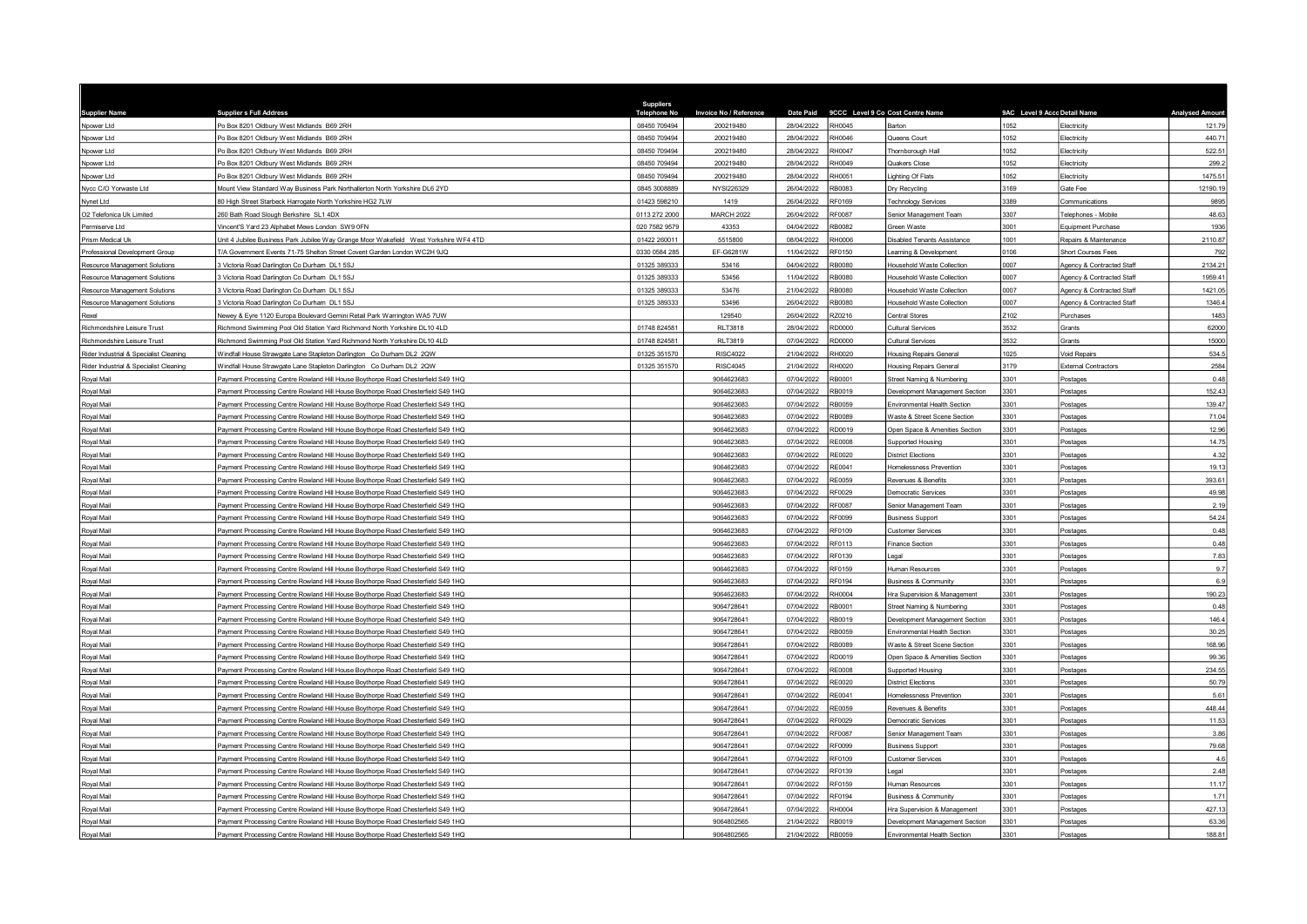| <b>Supplier Name</b>                  | <b>Suppliers Full Address</b>                                                    | Suppliers<br>Telephone No    | Invoice No / Reference | Date Paid                |                  | 9CCC Level 9 Co Cost Centre Name                       | 9AC Level 9 Accc Detail Name |                                                | <b>Analysed Amoun</b> |
|---------------------------------------|----------------------------------------------------------------------------------|------------------------------|------------------------|--------------------------|------------------|--------------------------------------------------------|------------------------------|------------------------------------------------|-----------------------|
| Royal Mail                            | Payment Processing Centre Rowland Hill House Boythorpe Road Chesterfield S49 1HQ |                              | 9064802565             | 21/04/2022               | RB0089           | Waste & Street Scene Section                           | 3301                         | Postages                                       | 5.79                  |
| Royal Mail                            | Payment Processing Centre Rowland Hill House Boythorpe Road Chesterfield S49 1HQ |                              | 9064802565             | 21/04/2022               | RD0019           | Open Space & Amenities Section                         | 3301                         | Postages                                       | 12.96                 |
| Royal Mail                            | Payment Processing Centre Rowland Hill House Boythorpe Road Chesterfield S49 1HQ |                              | 9064802565             | 21/04/2022               | <b>RE0008</b>    | Supported Housing                                      | 3301                         | Postages                                       | 11.26                 |
| Royal Mail                            | Payment Processing Centre Rowland Hill House Boythorpe Road Chesterfield S49 1HQ |                              | 9064802565             | 21/04/2022               | RE0020           | District Flections                                     | 3301                         | Postages                                       | 18.24                 |
| <b>Royal Mail</b>                     | Payment Processing Centre Rowland Hill House Boythorpe Road Chesterfield S49 1HQ |                              | 9064802565             | 21/04/2022               | RE0041           | Homelessness Prevention                                | 3301                         | Postages                                       | 4.06                  |
| Roval Mail                            | Payment Processing Centre Rowland Hill House Boythorpe Road Chesterfield S49 1HQ |                              | 9064802565             | 21/04/2022               | RE0059           | Revenues & Benefits                                    | 3301                         | Postages                                       | 532.42                |
| Royal Mail                            | Payment Processing Centre Rowland Hill House Boythorpe Road Chesterfield S49 1HQ |                              | 9064802565             | 21/04/2022               | RF0029           | Democratic Services                                    | 3301                         | Postages                                       | 10.69                 |
| Royal Mail                            | Payment Processing Centre Rowland Hill House Boythorpe Road Chesterfield S49 1HQ |                              | 9064802565             | 21/04/2022               | RF0087           | Senior Management Team                                 | 3301                         | Postages                                       | 0.75                  |
| <b>Royal Mail</b>                     | ayment Processing Centre Rowland Hill House Boythorpe Road Chesterfield S49 1HQ  |                              | 9064802565             | 21/04/2022               | <b>RE0099</b>    | <b>Business Support</b>                                | 3301                         | Postage                                        | 42.72                 |
| Royal Mail                            | Payment Processing Centre Rowland Hill House Boythorpe Road Chesterfield S49 1HQ |                              | 9064802565             | 21/04/2022               | RF0109           | Customer Services                                      | 3301                         | Postages                                       | 1.92                  |
| Royal Mail                            | Payment Processing Centre Rowland Hill House Boythorpe Road Chesterfield S49 1HQ |                              | 9064802565             | 21/04/2022               | RF0139           | egal                                                   | 3301                         | Postages                                       | 3.87                  |
| Royal Mail                            | Payment Processing Centre Rowland Hill House Boythorpe Road Chesterfield S49 1HQ |                              | 9064802565             | 21/04/2022               | RF0159           | Human Resources                                        | 3301                         | Postages                                       | 7.05                  |
| Roval Mail                            | Payment Processing Centre Rowland Hill House Boythorpe Road Chesterfield S49 1HQ |                              | 9064802565             | 21/04/2022               | RF0194           | <b>Business &amp; Community</b>                        | 3301                         | Postages                                       | 0.75                  |
| Royal Mail                            | Payment Processing Centre Rowland Hill House Boythorpe Road Chesterfield S49 1HQ |                              | 9064802565             | 21/04/2022               | RH0004           | Hra Supervision & Management                           | 3301                         | Postages                                       | 171.11                |
| <b>Rvedale District Council</b>       | Rvedale House Malton North Yorkshire YO17 0HH                                    | 01653 60066                  | 70563137               | 14/04/2022               | RH0025           | Housing Repairs Man & Admin                            | 3177                         | Private Contractors - Contract                 | 5193.76               |
| Rvedale District Council              | Ryedale House Malton North Yorkshire YO17 0HH                                    | 01653 600666                 | 70563140               | 14/04/2022               | RE0030           | Lifeline                                               | 3177                         | Private Contractors - Contract                 | 3363.36               |
| Ryedale District Council              | Ryedale House Malton North Yorkshire YO17 0HH                                    | 01653 600666                 | 70563153               | 26/04/2022               | <b>RB0089</b>    | Waste & Street Scene Section                           | 3001                         | Equipment Purchase                             | 871.76                |
| Rvedale District Council              | Ryedale House Malton North Yorkshire YO17 0HH                                    | 01653 600666                 | 70563153               | 26/04/2022               | <b>RE0008</b>    | Supported Housing                                      | 3001                         | Equipment Purchase                             | 348.7                 |
| Ryedale District Council              | Ryedale House Malton North Yorkshire YO17 0HH                                    | 01653 600666                 | 70563153               | 26/04/2022               | RE0041           | Homelessness Prevention                                | 3001                         | Equipment Purchase                             | 87.18                 |
| Ryedale District Council              | Ryedale House Malton North Yorkshire YO17 0HH                                    | 01653 600666                 | 70563153               | 26/04/2022               | RF0159           | Human Resources                                        | 3130                         | Health & Safety                                | 87.18                 |
| Ryedale District Council              | Ryedale House Malton North Yorkshire YO17 0HH                                    | 01653 600666                 | 70563153               | 26/04/2022               | RH0025           | Housing Repairs Man & Admin                            | 3001                         | Equipment Purchase                             | 87.18                 |
| S C Flectrics                         | FAnson Road Richmond North Yorkshire DJ 10.4LN                                   | 07802188835                  | 12381                  | 04/04/2022               | RH0026           | Environmental Improvements                             | 1001                         | Repairs & Maintenance                          | 11897.15              |
| S C Electrics                         | 9 l'Anson Road Richmond North Yorkshire DL10 4LN                                 | 07802188835                  | 12384                  | 06/04/2022               | RH0020           | <b>Housing Repairs General</b>                         | 3179                         | <b>External Contractors</b>                    | 3748.88               |
| S C Electrics                         | 9 l'Anson Road Richmond North Yorkshire DI 10 41 N                               | 07802188835                  | 12385                  | 14/04/2022               | RH0026           | <b>Environmental Improvements</b>                      | 1001                         | Repairs & Maintenance                          | 773.55                |
| C Electrics                           | FAnson Road Richmond North Yorkshire DL10 4LN                                    | 07802188835                  | 12393                  | 21/04/2022               | <b>RH0006</b>    | Disabled Tenants Assistance                            | 1001                         | Repairs & Maintenance                          | 996.2                 |
| S C Electrics                         | 9 l'Anson Road Richmond North Yorkshire DL10 4LN                                 | 07802188835                  | 12393                  | 21/04/2022               | RH0020           | <b>Housing Repairs General</b>                         | 1025                         | <b>Void Repairs</b>                            | 57                    |
| C Flectrics                           | 9 l'Anson Road Richmond North Yorkshire DI 10 4LN                                | 07802188835                  | 12393                  | 21/04/2022               | RH0020           | <b>Housing Repairs General</b>                         | 3179                         | <b>External Contractors</b>                    | 976.14                |
| S C Electrics                         | 9 l'Anson Road Richmond North Yorkshire DL10 4LN                                 | 07802188835                  | 12407                  | 28/04/2022               | <b>RH0006</b>    | Disabled Tenants Assistance                            | 1001                         | Repairs & Maintenance                          | 196                   |
| C Electrics                           | 9 l'Anson Road Richmond North Yorkshire DI 10 41 N                               | 07802188835                  | 12407                  | 28/04/2022               | RH0020           | <b>Housing Repairs General</b>                         | 3179                         | <b>External Contractors</b>                    | 723.91                |
| S C Electrics                         | I'Anson Road Richmond North Yorkshire DL10 4LN                                   | 0780218883                   | 12407                  | 28/04/2022               | RH0051           | ighting Of Flats                                       | 1001                         | Repairs & Maintenance                          | 312                   |
| Schneider Electric                    | Stafford Park 5 Telford TF3 3BL                                                  | 01925 401000                 | 100377511              | 07/04/2022               | RF0061           | Mercury House                                          | 1001                         | Repairs & Maintenance                          | 550                   |
| Secureshield Limited                  | 9/18 Ruby Court Wesley Drive Benton Square Industrial Estate Newcastle NE12 9UP  | 03303530250                  | 28591                  | 07/04/2022               | RH0041           | Brompton On Swale                                      | 3003                         | Equipment Repair & Maintenance                 | 78.18                 |
| Secureshield Limited                  | /18 Ruby Court Wesley Drive Benton Square Industrial Estate Newcastle NE12 9UP   | 03303530250                  | 28591                  | 07/04/2022               | RH0043           | Noels Court Catterick Village                          | 3003                         | Equipment Repair & Maintenance                 | 156.3                 |
| Secureshield Limited                  | 1/18 Ruby Court Wesley Drive Benton Square Industrial Estate Newcastle NE12 9UP  | 03303530250                  | 28591                  | 07/04/2022               | RH0044           | Oak Tree Court Colburn                                 | 3003                         | Equipment Repair & Maintenance                 | 78.15                 |
| Secureshield Limited                  | 1/18 Ruby Court Wesley Drive Benton Square Industrial Estate Newcastle NE12 9UP  | 03303530250                  | 28591                  | 07/04/2022               | RH0045           | Barton                                                 | 3003                         | Equipment Repair & Maintenance                 | 78.15                 |
| Secureshield Limited                  | 9/18 Ruby Court Wesley Drive Benton Square Industrial Estate Newcastle NE12 9UP  | 03303530250                  | 28591                  | 07/04/2022               | RH0046           | Queens Court                                           | 3003                         | Equipment Repair & Maintenance                 | 78.15                 |
| Secureshield Limited                  | 9/18 Ruby Court Wesley Drive Benton Square Industrial Estate Newcastle NE12 9UP  | 03303530250                  | 28591                  | 07/04/2022               | RH0049           | Quakers Close                                          | 3003                         | Equipment Repair & Maintenance                 | 78.15                 |
| Secureshield Limited                  | 9/18 Ruby Court Wesley Drive Benton Square Industrial Estate Newcastle NE12 9UP  | 0330353025                   | 29164                  | 28/04/2022               | RZ6603           | Adaptations                                            | Z036                         | Contract Payments                              | 2450                  |
| Secureshield Limited                  | 9/18 Ruby Court Wesley Drive Benton Square Industrial Estate Newcastle NE12 9UP  | 03303530250                  | 29386                  | 28/04/2022               | RH0041           | Brompton On Swale                                      | 3003                         | Equipment Repair & Maintenance                 | 78.15                 |
| Secureshield Limited                  | 9/18 Ruby Court Wesley Drive Benton Square Industrial Estate Newcastle NE12 9UP  | 03303530250                  | 29386                  | 28/04/2022               | RH0043           | Noels Court Catterick Village                          | 3003                         | Equipment Repair & Maintenance                 | 156.33                |
| Secureshield Limited                  | 9/18 Ruby Court Wesley Drive Benton Square Industrial Estate Newcastle NE12 9UP  | 03303530250                  | 29386                  | 28/04/2022               | RH0044           | Oak Tree Court Colburn                                 | 3003                         | Equipment Repair & Maintenance                 | 78.15                 |
| Secureshield Limited                  | 9/18 Ruby Court Wesley Drive Benton Square Industrial Estate Newcastle NE12 9UP  | 03303530250                  | 29386                  | 28/04/2022               | RH0045           | Barton                                                 | 3003                         | Equipment Repair & Maintenance                 | 78.15                 |
| Secureshield Limited                  | 9/18 Ruby Court Wesley Drive Benton Square Industrial Estate Newcastle NE12 9UP  | 03303530250                  | 29386                  | 28/04/2022               | RH0046           | Queens Court                                           | 3003                         | Equipment Repair & Maintenance                 | 78.15                 |
| Secureshield Limited                  | 9/18 Ruby Court Wesley Drive Benton Square Industrial Estate Newcastle NE12 9UP  | 03303530250                  | 29386                  | 28/04/2022               | RH0049           | Quakers Close                                          | 3003                         | Equipment Repair & Maintenance                 | 78.15                 |
| Security & Fire Experts Ltd           | Jnit 9 J2 Business Park Bridge Hall Lane Bury BL9 7NY                            | 0800 0471999                 | 57444                  | 08/04/2022               | RF0061           | Mercury House                                          | 1001                         | Repairs & Maintenance                          | 354                   |
| Security & Fire Experts Ltd           | Jnit 9 J2 Business Park Bridge Hall Lane Bury BL9 7NY                            | 0800 0471999<br>0800 0471999 | 57444<br>57444         | 08/04/2022<br>08/04/2022 | RF0070<br>RH0041 | Depot<br><b>Brompton On Swale</b>                      | 1001<br>1001                 | Repairs & Maintenance<br>Repairs & Maintenance | 48<br>24              |
| Security & Fire Experts Ltd           | Jnit 9 J2 Business Park Bridge Hall Lane Bury BL9 7NY                            |                              |                        |                          |                  |                                                        |                              |                                                |                       |
| Security & Fire Experts Ltd           | nit 9 J2 Business Park Bridge Hall Lane Bury BL9 7NY                             | 0800 0471999<br>0800 0471999 | 57444                  | 08/04/2022<br>08/04/2022 | RH0043<br>RH0044 | Noels Court Catterick Village<br>Oak Tree Court Colbum | 1001<br>1001                 | Repairs & Maintenance                          | 24                    |
| Security & Fire Experts Ltd           | Jnit 9 J2 Business Park Bridge Hall Lane Bury BL9 7NY                            | 0800 0471999                 | 57444<br>57444         | 08/04/2022               | RH0045           | Barton                                                 | 1001                         | Repairs & Maintenance<br>Repairs & Maintenance | 24                    |
| Security & Fire Experts Ltd           | Jnit 9 J2 Business Park Bridge Hall Lane Bury BL9 7NY                            |                              | 57444                  |                          |                  |                                                        | 1001                         |                                                | 24<br>24              |
| Security & Fire Experts Ltd           | Jnit 9 J2 Business Park Bridge Hall Lane Bury BL9 7NY                            | 0800 0471999                 |                        | 08/04/2022               | RH0046           | Queens Court                                           |                              | Repairs & Maintenance                          |                       |
| Security & Fire Experts Ltd           | Jnit 9 J2 Business Park Bridge Hall Lane Bury BL9 7NY                            | 0800 0471999<br>0800 0471999 | 57444<br>57444         | 08/04/2022               | RH0047<br>RH0049 | Thornborough Hall                                      | 1001<br>1001                 | Repairs & Maintenance                          | 24<br>24              |
| Security & Fire Experts Ltd           | Jnit 9 J2 Business Park Bridge Hall Lane Bury BL9 7NY                            |                              | 57444                  | 08/04/2022<br>08/04/2022 | RH0051           | Quakers Close                                          | 1001                         | Repairs & Maintenance                          | 321                   |
| Security & Fire Experts Ltd           | Unit 9 J2 Business Park Bridge Hall Lane Bury BL9 7NY                            | 0800 0471999                 |                        |                          | RF0169           | Lighting Of Flats                                      | 3368                         | Repairs & Maintenance                          |                       |
| Softcat                               | Thames Industrial Estate Fieldhouse Lane Marlow Bucks SL7 1LW                    | 01628 403403                 | INV03378408            | 04/04/2022               |                  | <b>Fechnology Services</b>                             |                              | Software Maint                                 | 1798.9                |
| Sparta Security Ltd                   | The Grange 41 Hurworth Road Hurworth Place Darlington DL2 2BN                    | 01642 766114                 | <b>INV-3144</b>        | 28/04/2022<br>04/04/2022 | RD0010<br>RC0000 | Parks & Open Spaces                                    | 3180<br>3124                 | Sub-Contractors                                | 4556.6<br>1413.1      |
| Stainton Lighting Design Services Ltd | Billingham Reach Industrial Estate Haverton Hill Stockton On Tees TS23 1PX       |                              | 3840                   |                          |                  | Footway Lighting                                       |                              | Consultancy Fees                               |                       |